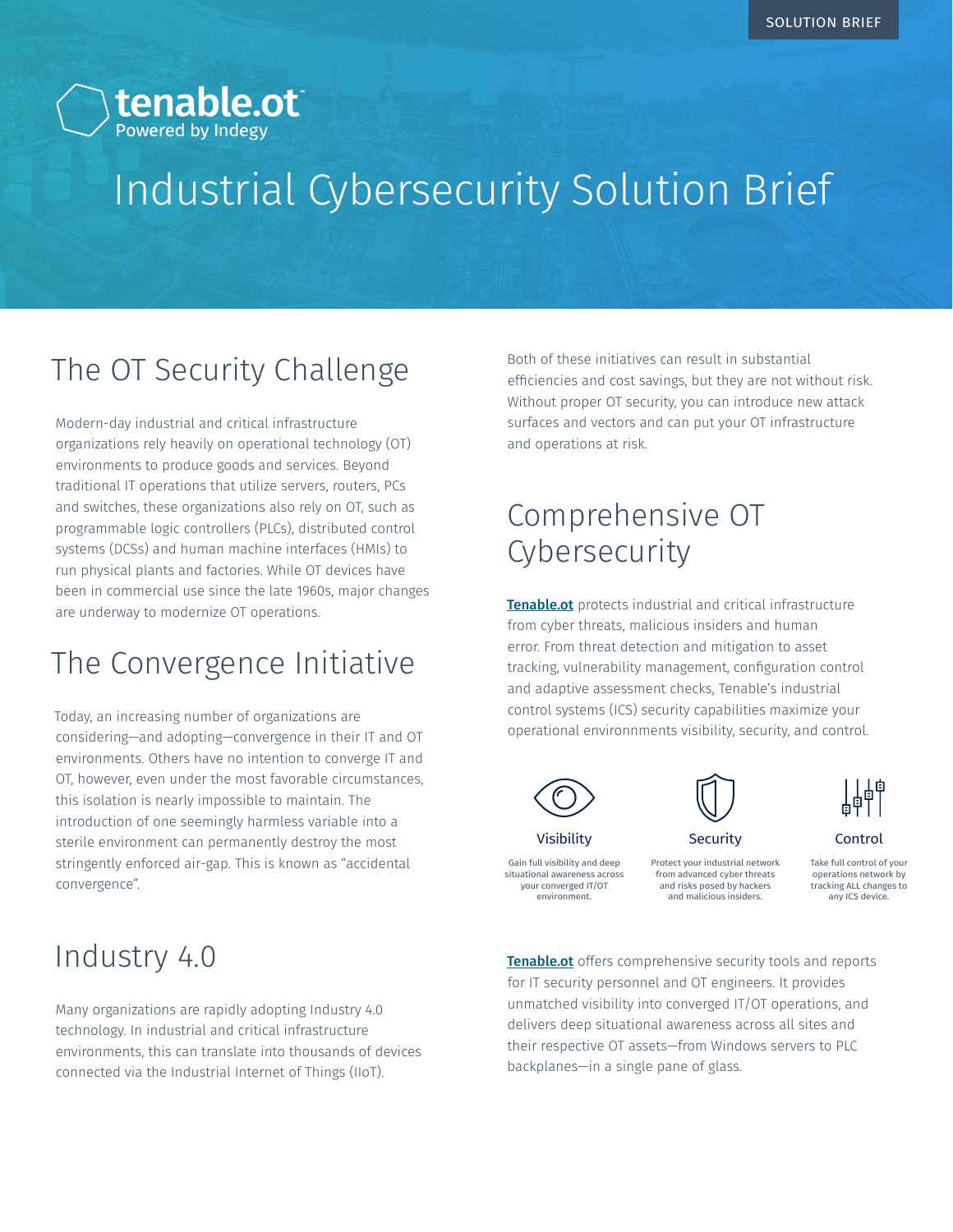## Solution Components

#### • Complete Visibility

Up to 50% of your OT infrastructure contains IT assets. Attacks can easily propagate across IT/OT infrastructure. Why fly blind by only having visibility into OT assets and traffic?

Tenable.ot, now with built-in Nessus, provides complete visibility into your converged attack surface while measuring and controlling cyber risk across your OT and IT systems.

Tenable.ot also integrates with the Tenable product portfolio and leading IT security and operational tools for a best-in-class "ecosystem of trust" that leverages your entire security infrastructure.



#### • Threat Detection and Mitigation

Tenable.ot leverages a multi-detection engine you can fine-tune as each unique environment dictates. It also finds high-risk events and behaviors that can impact OT operations.

These engines include:

Policy-Based: With this unique capability, you can activate predefined policies or create custom policies that whitelist and/or blacklist specific granular activities that may indicate cyber threats or operational mistakes that trigger alerts. Policies can also trigger active checks for predefined situations. This is crucial to discover risky events that don't rise above the statistical noise (e.g. malware, reconnaissance activity, querying device firmware versions from a human machine interface (HMI).

Behavioral Anomalies: The system detects deviations from a network traffic baseline based on traffic patterns. Pattern baselines include a mixture of time ranges, protocols, devices, etc. Among other things, it allows

detection of suspicious scans indicative of malware or rogue devices in your network. It then sends context-aware alerts with detailed information to your team so you can quickly respond and launch forensic investigations into what happened.

Signature Updates: In a partnership with the Open Information Security Foundation (OISF), Tenable.ot leverages the Suricata set of signatures along with Tenable's proprietary signature rules. By leveraging crowdsourced data, you can detect attacks throughout all stages and get alerts with context about suspicious traffic that can indicate reconnaissance, exploits, installed malware, lateral propagation and more. The threat detection engine ingests new signature updates and you can select and customize them to address new threats as they evolve.

Adaptive Assessment: Tenable.ot actively queries assets on your network. Active querying gives you deep insights and unparalleled situational awareness into your infrastructure without impacting operations. This patented approach gathers far more information than passive monitoring alone, including identification of devices that do not communicate on your network.

#### **• Attack Vectors**

Increased security incidents in OT environments in addition to the lateral creep of attacks between IT and OT require advanced threat detection methods and also the ability to predict likely pathways of an attack. Tenable.ot can map attack vectors, provide risk guidance as well as mitigation techniques to harden the attack pathways.



Tenable.ot Attack Vector functionality:

- Identifies the communication paths along the chain and validates their relevance (or lack thereof) to the process.
- Reduces the associated and individual risk scores of the assets which participate in the attack vector.
- Identifies which surrounding systems to patch when a patch to the controller may not yet be available.